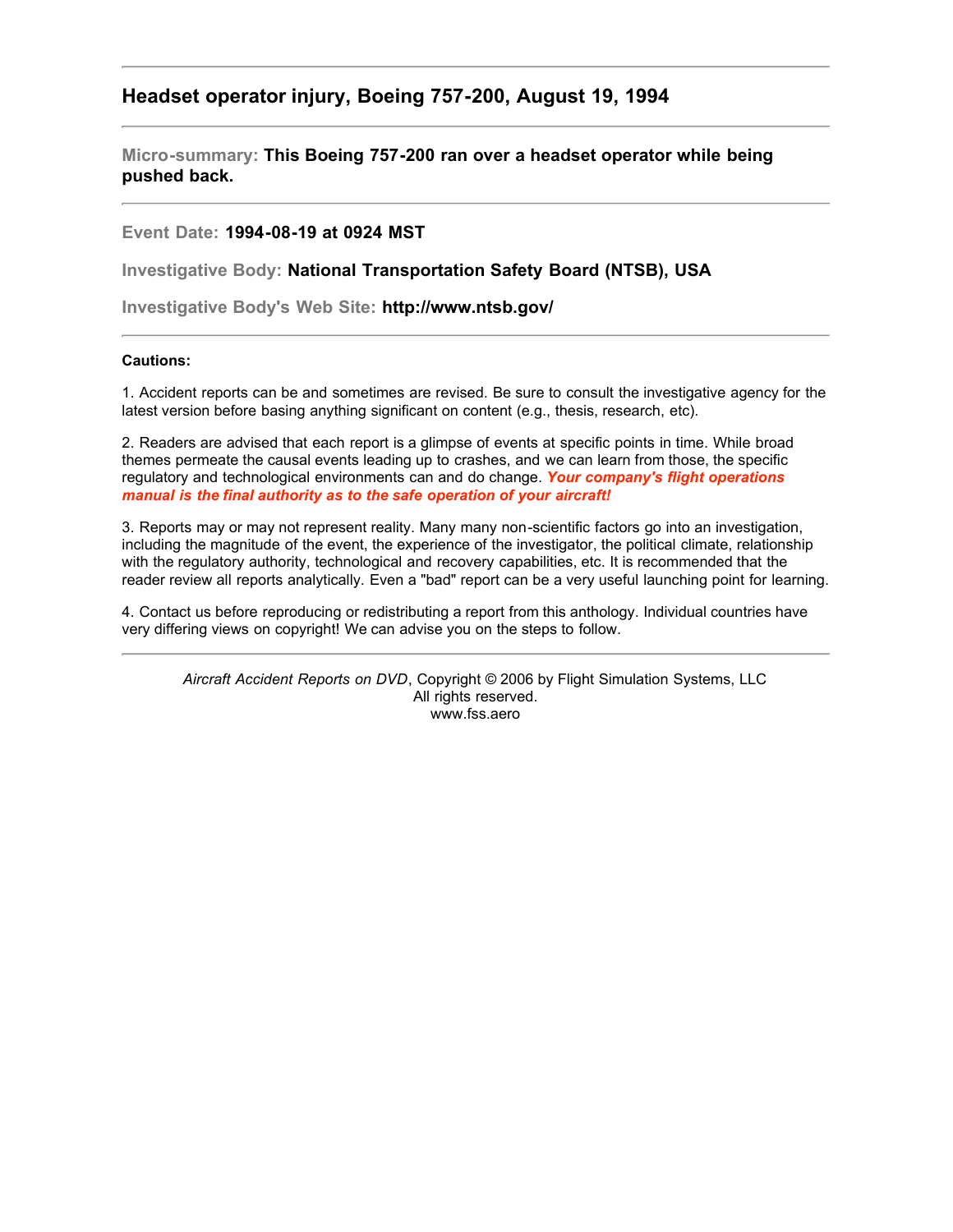| <b>NANSA</b><br>National Transportation Safety Board<br>NTSB ID: LAX94LA333<br>Aircraft Registration Number: N901AW                                                                                                                                                                                                                                                                                                                                                                                                                                                                                                                                                                                                                                                                             |                                              |                             |         |                                  |  |  |          |  |  |  |
|-------------------------------------------------------------------------------------------------------------------------------------------------------------------------------------------------------------------------------------------------------------------------------------------------------------------------------------------------------------------------------------------------------------------------------------------------------------------------------------------------------------------------------------------------------------------------------------------------------------------------------------------------------------------------------------------------------------------------------------------------------------------------------------------------|----------------------------------------------|-----------------------------|---------|----------------------------------|--|--|----------|--|--|--|
| <b>FACTUAL REPORT</b><br>Most Critical Injury: Serious<br>Occurrence Date: 08/19/1994                                                                                                                                                                                                                                                                                                                                                                                                                                                                                                                                                                                                                                                                                                           |                                              |                             |         |                                  |  |  |          |  |  |  |
| <b>ÁVIATION</b><br>Occurrence Type: Accident<br>Investigated By: NTSB                                                                                                                                                                                                                                                                                                                                                                                                                                                                                                                                                                                                                                                                                                                           |                                              |                             |         |                                  |  |  |          |  |  |  |
| Location/Time                                                                                                                                                                                                                                                                                                                                                                                                                                                                                                                                                                                                                                                                                                                                                                                   |                                              |                             |         |                                  |  |  |          |  |  |  |
| <b>Nearest City/Place</b>                                                                                                                                                                                                                                                                                                                                                                                                                                                                                                                                                                                                                                                                                                                                                                       | Local Time<br>Time Zone<br>State<br>Zip Code |                             |         |                                  |  |  |          |  |  |  |
| <b>PHOENIX</b>                                                                                                                                                                                                                                                                                                                                                                                                                                                                                                                                                                                                                                                                                                                                                                                  | AZ                                           | 85034<br>0924<br><b>MST</b> |         |                                  |  |  |          |  |  |  |
| Distance From Landing Facility:<br>Direction From Airport:<br>Airport Proximity: On Airport                                                                                                                                                                                                                                                                                                                                                                                                                                                                                                                                                                                                                                                                                                     |                                              |                             |         |                                  |  |  |          |  |  |  |
| <b>Aircraft Information Summary</b>                                                                                                                                                                                                                                                                                                                                                                                                                                                                                                                                                                                                                                                                                                                                                             |                                              |                             |         |                                  |  |  |          |  |  |  |
| Aircraft Manufacturer<br>Model/Series<br>Type of Aircraft                                                                                                                                                                                                                                                                                                                                                                                                                                                                                                                                                                                                                                                                                                                                       |                                              |                             |         |                                  |  |  |          |  |  |  |
| <b>BOEING</b>                                                                                                                                                                                                                                                                                                                                                                                                                                                                                                                                                                                                                                                                                                                                                                                   |                                              |                             | 757-200 |                                  |  |  | Airplane |  |  |  |
| Sightseeing Flight: No                                                                                                                                                                                                                                                                                                                                                                                                                                                                                                                                                                                                                                                                                                                                                                          |                                              |                             |         | Air Medical Transport Flight: No |  |  |          |  |  |  |
| Narrative                                                                                                                                                                                                                                                                                                                                                                                                                                                                                                                                                                                                                                                                                                                                                                                       |                                              |                             |         |                                  |  |  |          |  |  |  |
| Brief narrative statement of facts, conditions and circumstances pertinent to the accident/incident:<br>HISTORY OF FLIGHT                                                                                                                                                                                                                                                                                                                                                                                                                                                                                                                                                                                                                                                                       |                                              |                             |         |                                  |  |  |          |  |  |  |
| On August 19, 1994, at 0924 mountain standard time, a Boeing 757- 200, N901AW, operated by America<br>West Airlines, Inc., as flight 680, seriously injured a ramp agent (headset operator) during<br>pushback from gate B-13 at the Phoenix International Airport, Phoenix, Arizona. The airplane was<br>not damaged, and none of the 7 crewmembers or 160 passengers were injured. The scheduled domestic<br>passenger flight to Newark, New Jersey, was originating at the time of the accident.                                                                                                                                                                                                                                                                                             |                                              |                             |         |                                  |  |  |          |  |  |  |
| The ground accident occurred as the pushtug driver was moving the airplane out of the gate and<br>turning it into a "tail east" direction, which was approximately 90 degrees from the airplane's<br>initial position.<br>The headset operator was in charge of the pushback, and he was walking and/or<br>running alongside the airplane's nose. His headset interphone cord was plugged into the airplane's<br>nosegear strut communications panel. Neither cockpit crewmember indicated that the pushback was<br>abnormal.                                                                                                                                                                                                                                                                   |                                              |                             |         |                                  |  |  |          |  |  |  |
| The pushtug driver reported that he was pushing "at a brisk walking speed." On at least one<br>occasion during the pushback, the driver observed that the headset operator "was about five feet<br>from the airplane's wheels." The pushtug driver reported that he began to turn the airplane, and<br>he looked elsewhere for a second to ensure that the way was clear. Just as the driver looked back<br>toward the airplane, he observed the top of the headset operator's head move backwards.<br>pushtug driver further reported that he applied the brakes, and he initially believed that the<br>headset operator had tripped. However, when he got up to look, he saw that the headset operator's<br>right leg had been run over by the airplane's wheel which was still on top of it. |                                              |                             |         |                                  |  |  |          |  |  |  |
| Several other witnesses reported observing the accident. One witness reported that just before the<br>headset operator was struck he was too close to the airplane and "was looking down." Another<br>witness reported that the headset operator was "running" beside the airplane in order to keep up<br>with it, and he ". couldn't get out of the way when the tug turned the aircraft tail east."                                                                                                                                                                                                                                                                                                                                                                                           |                                              |                             |         |                                  |  |  |          |  |  |  |
| The National Transportation Safety Board made several attempts at obtaining a statement from the<br>headset operator. As of March 31, 1995, no statement has been received.                                                                                                                                                                                                                                                                                                                                                                                                                                                                                                                                                                                                                     |                                              |                             |         |                                  |  |  |          |  |  |  |
| In the airline's completed "Aircraft Accident Report," NTSB Form 6120.1, the airline reported that<br>during the push, "the nose gear caught the headset operator by the foot, and his right leg was<br>crushed under the nose gear wheel. This resulted in the amputation of [his] right leg above the<br>knee."                                                                                                                                                                                                                                                                                                                                                                                                                                                                               |                                              |                             |         |                                  |  |  |          |  |  |  |
| GROUND EQUIPMENT AND USAGE INFORMATION                                                                                                                                                                                                                                                                                                                                                                                                                                                                                                                                                                                                                                                                                                                                                          |                                              |                             |         |                                  |  |  |          |  |  |  |
| According to the airline, the headset operator was responsible for the safe accomplishment of the                                                                                                                                                                                                                                                                                                                                                                                                                                                                                                                                                                                                                                                                                               |                                              |                             |         |                                  |  |  |          |  |  |  |
| FACTUAL REPORT - AVIATION<br>Page 1                                                                                                                                                                                                                                                                                                                                                                                                                                                                                                                                                                                                                                                                                                                                                             |                                              |                             |         |                                  |  |  |          |  |  |  |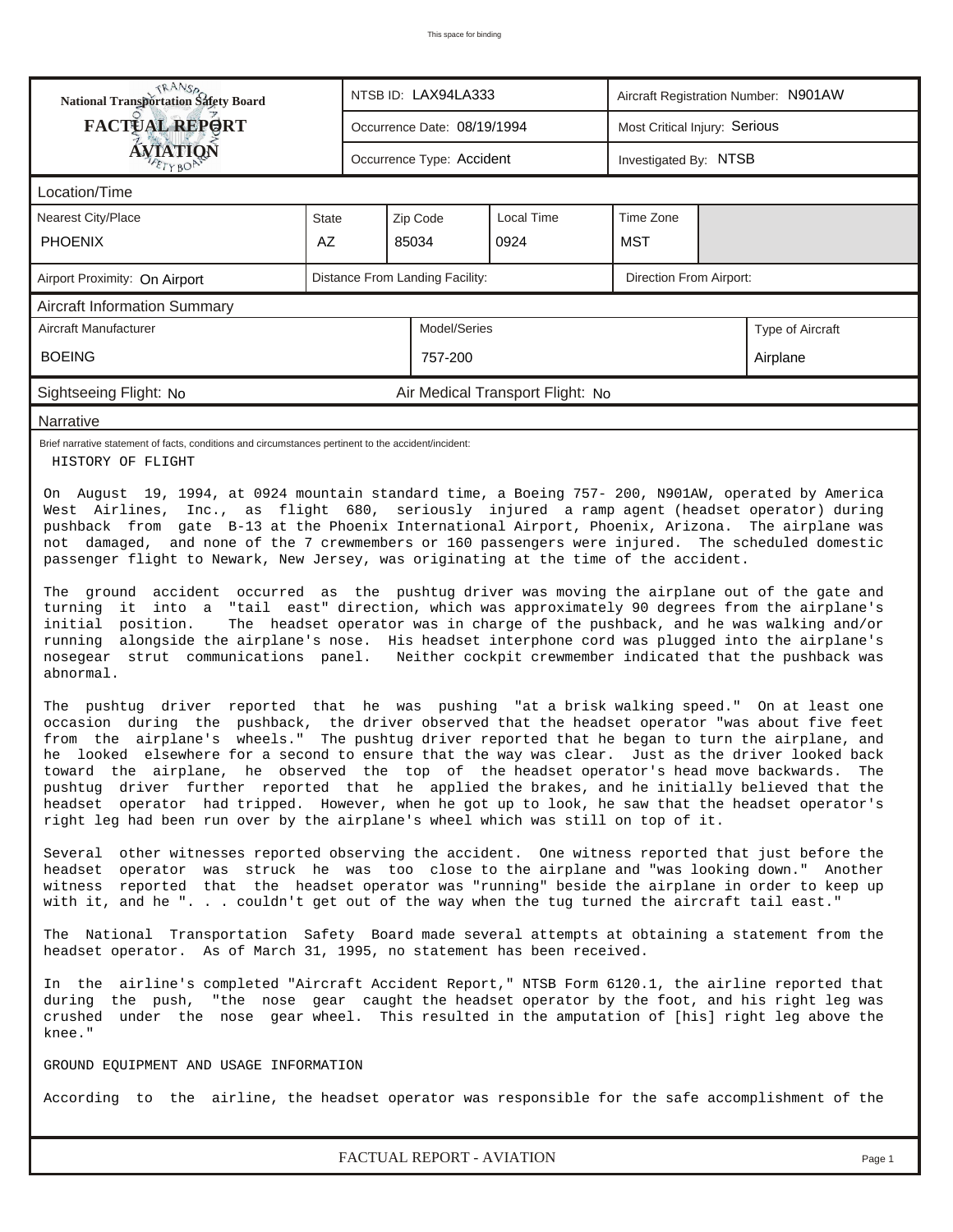| <b>FACTUAL REPORT</b><br>Occurrence Date: 08/19/1994 | NTSB ID: LAX94LA333 |  |  |  |  |  | <b>National Transportation Safety Board</b> |  |
|------------------------------------------------------|---------------------|--|--|--|--|--|---------------------------------------------|--|
|                                                      |                     |  |  |  |  |  |                                             |  |
| Occurrence Type: Accident                            |                     |  |  |  |  |  |                                             |  |

#### *Narrative (Continued)*

pushback and communications with the flight deck. Regarding the position of the headset operator relative to the airplane, during the pushback operation the operator's training program required that the headset operator stay 10 feet away from the airplane's nose wheel. In another training document, the headset operator was directed to stand as far away from the aircraft as his headset cord would allow. The airline reported that the length of the connecting cord which the headset operator had been using was between 15 and 16 feet. (See the operator's "Basic Ramp Service" and "Ramp Safety Program" training guides for additional requirements and drawings.)

#### PERSONNEL INFORMATION

The headset operator was hired by America West Airlines in July, 1994. The airline reported that the employee had completed the required course of ramp safety and pushback instruction, and he was authorized to perform the duties of headset operator. The accident occurred while the employee was performing his first solo headset pushback operation.

#### PREVIOUS ACCIDENT HISTORY

According to the airline, on November 6, 1989, at 1055, a Boeing 757 was being pushed back for takeoff in Phoenix. As the tug was moving the airplane, the headset operator walked under its fuselage and appeared to stumble. The headset operator's right leg was severely injured when the nose wheel contacted it.

#### ADDITIONAL INFORMATION

Airline management reported that following the 1989 accident it conducted a review of its pushback procedures. The procedure which required that the headset operator be plugged into the airplane's nose communication panel (in proximity to the nose gear) was not changed.

On June 25, 1993, the National Transportation Safety Board issued Safety Recommendation No. A-93-55 to the Acting Administrator of the Federal Aviation Administration (FAA). In pertinent part, the recommendation stated that following the Safety Board's investigations of several pushback accidents which resulted in personal injury to ground service personnel, the Safety Board recommended that the FAA: (1) inform air carriers of the circumstances of specific pushback accidents; and (2) urge air carriers to conduct pushback operations in a manner which eliminated the need for ground service personnel to be close to the airplane landing gear while the airplane is in motion. (See the Safety Recommendation for complete details.)

On April 11, 1994, the FAA's principal operations inspector for America West Airlines provided the airline with a copy of the FAA Joint Flight Standards Information Bulletin FSAT 94-05 (Headset Accident). This bulletin provided a brief overview of a pushback accident and made reference to the Safety Board Recommendation No. A-93-55.

In response to the bulletin, on April 18, 1994, the airline transmitted a copy of it to all station and hub managers, and station safety supervisors. The airline specifically directed its supervisors to "brief and remind personnel" that they are to be a minimum of 10 feet from the nose wheel whenever positioned on the headset. The airline's management, however, did not modify the design of its headset operator equipment in such manner as to eliminate the requirement for the headset operator to be standing in proximity to the nose gear.

On November 7, 1994, the airline reported to the Safety Board that a review had been completed of its policies and procedures regarding the safety of its ramp operations. The airline reported that it would change its pushback procedures to "eliminate the necessity of a headset agent walking in the proximity of any aircraft nose wheel." The revised procedures would involve using new equipment which would be in place throughout the airline's system by January 1995.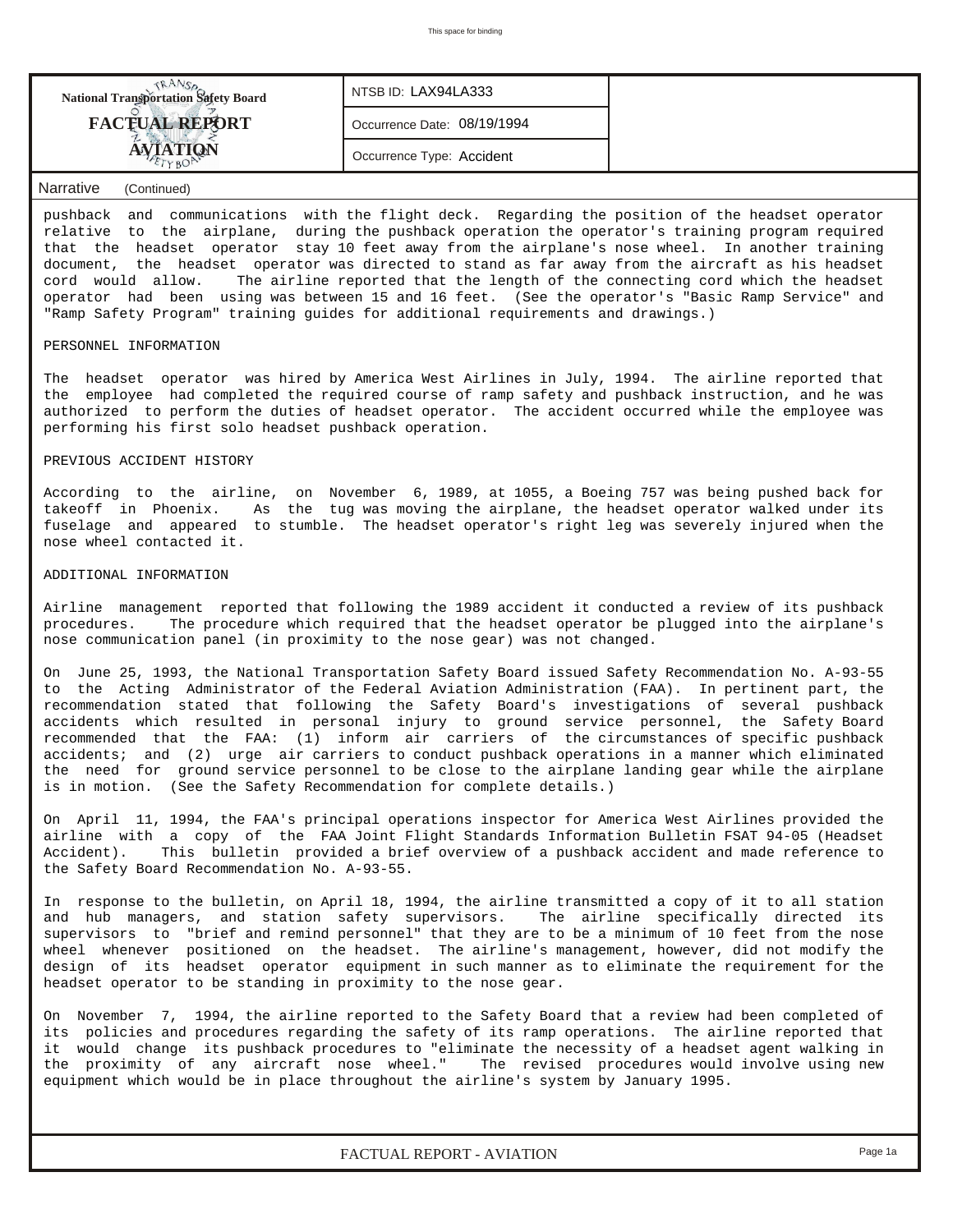| <b>National Transportation Safety Board</b>                             |                                                                     | NTSB ID: LAX94LA333         |                                                                         |                              |            |  |                                      |                      |                   |               |                     |  |
|-------------------------------------------------------------------------|---------------------------------------------------------------------|-----------------------------|-------------------------------------------------------------------------|------------------------------|------------|--|--------------------------------------|----------------------|-------------------|---------------|---------------------|--|
| FACTUAL REPORT                                                          |                                                                     | Occurrence Date: 08/19/1994 |                                                                         |                              |            |  |                                      |                      |                   |               |                     |  |
| <b>AVIATION</b>                                                         |                                                                     | Occurrence Type: Accident   |                                                                         |                              |            |  |                                      |                      |                   |               |                     |  |
| Landing Facility/Approach Information                                   |                                                                     |                             |                                                                         |                              |            |  |                                      |                      |                   |               |                     |  |
| <b>Airport Name</b>                                                     |                                                                     |                             | Runway Used<br>Airport ID:<br>Runway Length<br><b>Airport Elevation</b> |                              |            |  |                                      |                      |                   |               | Runway Width        |  |
| PHOENIX SKY HARBOR INTL                                                 |                                                                     | <b>PHX</b>                  | 1133 Ft. MSL<br>$\mathbf 0$                                             |                              |            |  |                                      |                      |                   |               |                     |  |
| Runway Surface Type:                                                    |                                                                     |                             |                                                                         |                              |            |  |                                      |                      |                   |               |                     |  |
| Runway Surface Condition: Dry                                           |                                                                     |                             |                                                                         |                              |            |  |                                      |                      |                   |               |                     |  |
| Type Instrument Approach:                                               |                                                                     |                             |                                                                         |                              |            |  |                                      |                      |                   |               |                     |  |
| VFR Approach/Landing:                                                   |                                                                     |                             |                                                                         |                              |            |  |                                      |                      |                   |               |                     |  |
| Aircraft Information                                                    |                                                                     |                             |                                                                         |                              |            |  |                                      |                      |                   |               |                     |  |
| Aircraft Manufacturer<br><b>BOEING</b>                                  |                                                                     |                             | Model/Series<br>757-200                                                 |                              |            |  |                                      |                      | 23321             | Serial Number |                     |  |
| Airworthiness Certificate(s): Transport                                 |                                                                     |                             |                                                                         |                              |            |  |                                      |                      |                   |               |                     |  |
| Landing Gear Type: Retractable - Tricycle                               |                                                                     |                             |                                                                         |                              |            |  |                                      |                      |                   |               |                     |  |
| Homebuilt Aircraft? No<br>Number of Seats: 190                          |                                                                     |                             |                                                                         | Certified Max Gross Wt.      | 241000 LBS |  |                                      | Number of Engines: 2 |                   |               |                     |  |
| Engine Type:<br>Turbo Jet                                               | Engine Manufacturer:<br>Model/Series:<br>RB211-535E4<br>Rolls-Royce |                             |                                                                         |                              |            |  | Rated Power:<br>41000 LBS            |                      |                   |               |                     |  |
| - Aircraft Inspection Information                                       |                                                                     |                             |                                                                         |                              |            |  |                                      |                      |                   |               |                     |  |
| Type of Last Inspection                                                 |                                                                     |                             | Date of Last Inspection<br>Time Since Last Inspection                   |                              |            |  |                                      |                      |                   |               | Airframe Total Time |  |
| <b>Continuous Airworthiness</b>                                         |                                                                     |                             | 08/1994                                                                 |                              |            |  |                                      |                      | Hours             |               | 35188 Hours         |  |
| - Emergency Locator Transmitter (ELT) Information                       |                                                                     |                             |                                                                         |                              |            |  |                                      |                      |                   |               |                     |  |
| ELT Installed? No                                                       | <b>ELT Operated?</b>                                                |                             |                                                                         |                              |            |  | ELT Aided in Locating Accident Site? |                      |                   |               |                     |  |
| Owner/Operator Information                                              |                                                                     |                             |                                                                         |                              |            |  |                                      |                      |                   |               |                     |  |
| <b>Registered Aircraft Owner</b>                                        |                                                                     |                             | <b>Street Address</b>                                                   | <b>35 NORTH SIXTH STREET</b> |            |  |                                      |                      |                   |               |                     |  |
| <b>MERIDIAN TRUST COMPANY</b>                                           |                                                                     | City                        |                                                                         |                              |            |  |                                      |                      |                   | <b>State</b>  | Zip Code            |  |
|                                                                         | <b>READING</b><br>PA<br>19601                                       |                             |                                                                         |                              |            |  |                                      |                      |                   |               |                     |  |
| Operator of Aircraft                                                    | <b>Street Address</b><br>4000 E. SKY HARBOR BLVD.                   |                             |                                                                         |                              |            |  |                                      |                      |                   |               |                     |  |
| AMERICA WEST AIRLINES, INC.                                             | City<br><b>PHOENIX</b>                                              |                             |                                                                         |                              |            |  |                                      | <b>State</b><br>AZ   | Zip Code<br>85034 |               |                     |  |
| Operator Designator Code: AWXA<br><b>Operator Does Business As:</b>     |                                                                     |                             |                                                                         |                              |            |  |                                      |                      |                   |               |                     |  |
| - Type of U.S. Certificate(s) Held:                                     |                                                                     |                             |                                                                         |                              |            |  |                                      |                      |                   |               |                     |  |
| Air Carrier Operating Certificate(s): Flag Carrier/Domestic             |                                                                     |                             |                                                                         |                              |            |  |                                      |                      |                   |               |                     |  |
| Operating Certificate:                                                  |                                                                     |                             |                                                                         | Operator Certificate:        |            |  |                                      |                      |                   |               |                     |  |
| Regulation Flight Conducted Under: Part 121: Air Carrier                |                                                                     |                             |                                                                         |                              |            |  |                                      |                      |                   |               |                     |  |
| Type of Flight Operation Conducted: Scheduled; Domestic; Passenger Only |                                                                     |                             |                                                                         |                              |            |  |                                      |                      |                   |               |                     |  |
| FACTUAL REPORT - AVIATION<br>Page 2                                     |                                                                     |                             |                                                                         |                              |            |  |                                      |                      |                   |               |                     |  |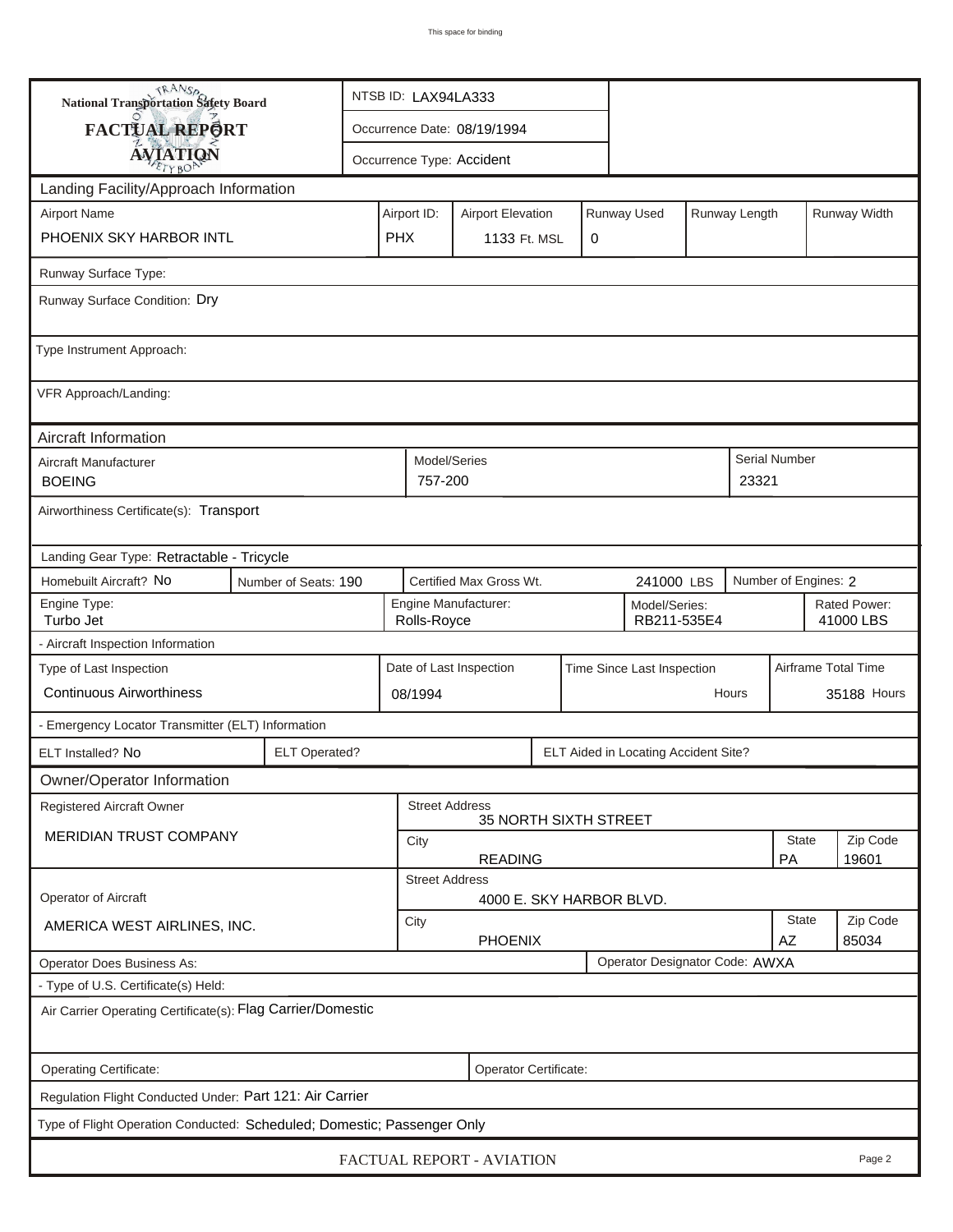| <b>National Transportation Safety Board</b><br>NTSB ID: LAX94LA333                                   |                                                             |         |                        |                                                      |                           |                 |      |                                        |              |  |                                    |                     |
|------------------------------------------------------------------------------------------------------|-------------------------------------------------------------|---------|------------------------|------------------------------------------------------|---------------------------|-----------------|------|----------------------------------------|--------------|--|------------------------------------|---------------------|
| FACTUAL REPORT<br>Occurrence Date: 08/19/1994                                                        |                                                             |         |                        |                                                      |                           |                 |      |                                        |              |  |                                    |                     |
|                                                                                                      | <b>AVIATION</b>                                             |         |                        |                                                      | Occurrence Type: Accident |                 |      |                                        |              |  |                                    |                     |
|                                                                                                      |                                                             |         |                        |                                                      |                           |                 |      |                                        |              |  |                                    |                     |
| Name                                                                                                 | <b>First Pilot Information</b>                              |         |                        |                                                      |                           | City            |      |                                        | <b>State</b> |  | Date of Birth                      | Age                 |
| On File<br>On File<br>On File<br>On File                                                             |                                                             |         |                        |                                                      |                           |                 |      |                                        |              |  |                                    | 49                  |
|                                                                                                      |                                                             |         |                        |                                                      |                           |                 |      |                                        |              |  |                                    |                     |
| Certificate Number: On File<br>Seat Occupied: Left<br>Principal Profession: Civilian Pilot<br>Sex: M |                                                             |         |                        |                                                      |                           |                 |      |                                        |              |  |                                    |                     |
| Airline Transport; Flight Instructor<br>Certificate(s):                                              |                                                             |         |                        |                                                      |                           |                 |      |                                        |              |  |                                    |                     |
| Airplane Rating(s):<br>Multi-engine Land; Single-engine Land                                         |                                                             |         |                        |                                                      |                           |                 |      |                                        |              |  |                                    |                     |
| Rotorcraft/Glider/LTA: None                                                                          |                                                             |         |                        |                                                      |                           |                 |      |                                        |              |  |                                    |                     |
|                                                                                                      | Instrument Rating(s): Airplane                              |         |                        |                                                      |                           |                 |      |                                        |              |  |                                    |                     |
| Airplane Multi-engine; Airplane Single-engine<br>Instructor Rating(s):                               |                                                             |         |                        |                                                      |                           |                 |      |                                        |              |  |                                    |                     |
|                                                                                                      | Type Rating/Endorsement for Accident/Incident Aircraft? Yes |         |                        |                                                      |                           |                 |      | <b>Current Biennial Flight Review?</b> |              |  |                                    |                     |
|                                                                                                      | Medical Cert.: Class 1                                      |         |                        | Medical Cert. Status: Valid Medical--w/ waivers/lim. |                           |                 |      |                                        |              |  | Date of Last Medical Exam: 06/1994 |                     |
|                                                                                                      |                                                             |         |                        |                                                      |                           |                 |      |                                        |              |  |                                    |                     |
| - Flight Time Matrix                                                                                 |                                                             | All A/C | This Make<br>and Model | Airplane<br>Single Engine                            | Airplane<br>Mult-Engine   | Night<br>Actual |      | Instrument<br>Simulated                | Rotorcraft   |  | Glider                             | Lighter<br>Than Air |
| <b>Total Time</b>                                                                                    |                                                             | 15000   | 1200                   | 800                                                  | 14200                     | 5000            | 1000 |                                        | 1000         |  |                                    |                     |
|                                                                                                      | Pilot In Command(PIC)                                       | 13700   | 1200                   | 700                                                  | 1300                      | 4500            | 800  |                                        | 1000         |  |                                    |                     |
| Instructor                                                                                           |                                                             | 665     |                        | 300                                                  | 365                       |                 |      |                                        |              |  |                                    |                     |
| Last 90 Days                                                                                         |                                                             | 220     | 220                    |                                                      | 220                       | 100             | 20   |                                        |              |  |                                    |                     |
| Last 30 Days                                                                                         |                                                             | 75      | 75                     |                                                      | 75                        | 30              |      | 5                                      |              |  |                                    |                     |
| Last 24 Hours                                                                                        |                                                             | 8       | 8                      |                                                      | 8                         |                 |      |                                        |              |  |                                    |                     |
| Seatbelt Used? Yes                                                                                   |                                                             |         |                        | Shoulder Harness Used? Yes                           |                           |                 |      | Toxicology Performed? No               |              |  | Second Pilot? Yes                  |                     |
|                                                                                                      |                                                             |         |                        |                                                      |                           |                 |      |                                        |              |  |                                    |                     |
|                                                                                                      | Flight Plan/Itinerary                                       |         |                        |                                                      |                           |                 |      |                                        |              |  |                                    |                     |
|                                                                                                      | Type of Flight Plan Filed: IFR                              |         |                        |                                                      |                           |                 |      |                                        |              |  |                                    |                     |
| Departure Point<br><b>State</b><br>Airport Identifier<br>Departure Time                              |                                                             |         |                        |                                                      |                           |                 |      |                                        | Time Zone    |  |                                    |                     |
| 0923<br><b>MST</b><br>Same as Accident/Incident Location                                             |                                                             |         |                        |                                                      |                           |                 |      |                                        |              |  |                                    |                     |
| Destination<br><b>State</b><br>Airport Identifier                                                    |                                                             |         |                        |                                                      |                           |                 |      |                                        |              |  |                                    |                     |
| <b>EWR</b><br><b>NEWARK</b><br><b>NJ</b>                                                             |                                                             |         |                        |                                                      |                           |                 |      |                                        |              |  |                                    |                     |
| Type of Clearance:                                                                                   |                                                             |         |                        |                                                      |                           |                 |      |                                        |              |  |                                    |                     |
| Type of Airspace:                                                                                    |                                                             |         |                        |                                                      |                           |                 |      |                                        |              |  |                                    |                     |
|                                                                                                      | Weather Information                                         |         |                        |                                                      |                           |                 |      |                                        |              |  |                                    |                     |
| Source of Briefing:                                                                                  | Company                                                     |         |                        |                                                      |                           |                 |      |                                        |              |  |                                    |                     |
| Method of Briefing:                                                                                  |                                                             |         |                        |                                                      |                           |                 |      |                                        |              |  |                                    |                     |
|                                                                                                      | FACTUAL REPORT - AVIATION<br>Page 3                         |         |                        |                                                      |                           |                 |      |                                        |              |  |                                    |                     |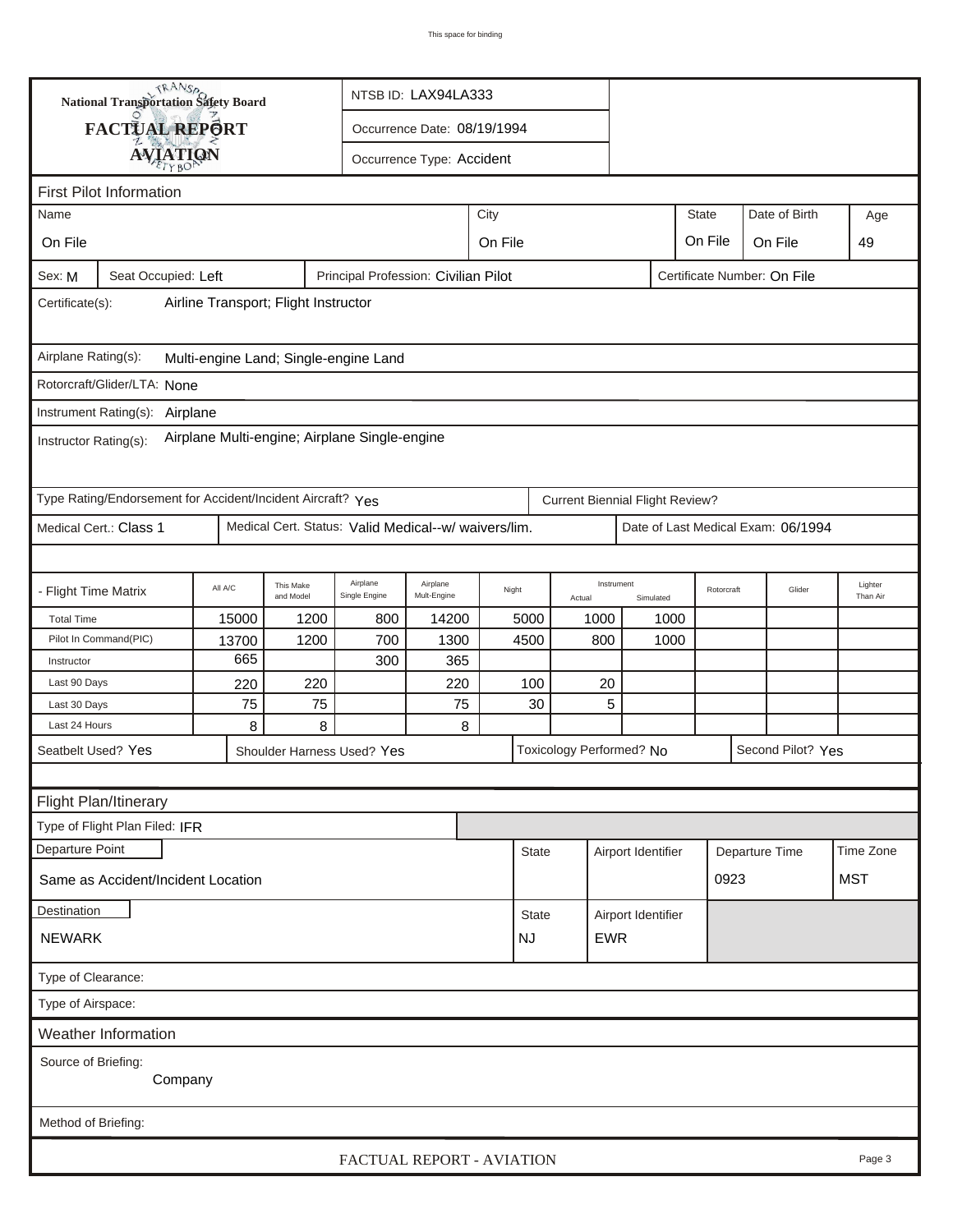| FACTUAL REPORT<br>Occurrence Date: 08/19/1994<br><b>AVIATION</b><br>Occurrence Type: Accident<br>Weather Information<br>WOF ID<br><b>Observation Time</b><br>Time Zone<br><b>WOF Elevation</b><br>WOF Distance From Accident Site<br>Direction From Accident Site<br>0000<br>0 Ft. MSL<br>0 NM<br>0 Deg. Mag.<br>Sky/Lowest Cloud Condition: Clear<br>0 Ft. AGL<br>Condition of Light: Day<br>0 Ft. AGL<br><b>SM</b><br>Lowest Ceiling: None<br>Visibility:<br>10<br>Altimeter:<br>29.00<br>"Hg<br>38 °C<br>Dew Point:<br>3 °C<br>Wind Direction: 100<br>Temperature:<br>Density Altitude:<br>Ft.<br>Wind Speed: 8<br>Gusts:<br>Weather Condtions at Accident Site: Visual Conditions<br>Visibility (RVR):<br>0<br>Visibility (RVV)<br>0<br>Ft.<br>SM<br>Intensity of Precipitation: Unknown<br>Restrictions to Visibility: None<br>None<br>Type of Precipitation:<br>Accident Information<br>Aircraft Damage: None<br>Aircraft Fire: None<br>Aircraft Explosion None<br>Classification: U.S. Registered/U.S. Soil<br>- Injury Summary Matrix<br><b>TOTAL</b><br>Fatal<br>Serious<br>Minor<br>None<br>$\mathbf{1}$<br><b>First Pilot</b><br>1<br>Second Pilot<br>1<br>1<br><b>Student Pilot</b><br>Flight Instructor<br><b>Check Pilot</b><br><b>Flight Engineer</b><br>5 <sup>1</sup><br>5<br>Cabin Attendants<br>Other Crew<br>Passengers<br>160<br>160<br>- TOTAL ABOARD -<br>167<br>167<br>Other Ground<br>0<br>1<br>0<br>1<br>- GRAND TOTAL -<br>0<br>$\mathbf{1}$<br>0<br>167<br>168 |  | <b>National Transportation Safety Board</b> | NTSB ID: LAX94LA333 |  |                           |  |  |  |  |  |  |  |  |        |
|--------------------------------------------------------------------------------------------------------------------------------------------------------------------------------------------------------------------------------------------------------------------------------------------------------------------------------------------------------------------------------------------------------------------------------------------------------------------------------------------------------------------------------------------------------------------------------------------------------------------------------------------------------------------------------------------------------------------------------------------------------------------------------------------------------------------------------------------------------------------------------------------------------------------------------------------------------------------------------------------------------------------------------------------------------------------------------------------------------------------------------------------------------------------------------------------------------------------------------------------------------------------------------------------------------------------------------------------------------------------------------------------------------------------------------------------------------------------------------------------|--|---------------------------------------------|---------------------|--|---------------------------|--|--|--|--|--|--|--|--|--------|
|                                                                                                                                                                                                                                                                                                                                                                                                                                                                                                                                                                                                                                                                                                                                                                                                                                                                                                                                                                                                                                                                                                                                                                                                                                                                                                                                                                                                                                                                                            |  |                                             |                     |  |                           |  |  |  |  |  |  |  |  |        |
|                                                                                                                                                                                                                                                                                                                                                                                                                                                                                                                                                                                                                                                                                                                                                                                                                                                                                                                                                                                                                                                                                                                                                                                                                                                                                                                                                                                                                                                                                            |  |                                             |                     |  |                           |  |  |  |  |  |  |  |  |        |
|                                                                                                                                                                                                                                                                                                                                                                                                                                                                                                                                                                                                                                                                                                                                                                                                                                                                                                                                                                                                                                                                                                                                                                                                                                                                                                                                                                                                                                                                                            |  |                                             |                     |  |                           |  |  |  |  |  |  |  |  |        |
|                                                                                                                                                                                                                                                                                                                                                                                                                                                                                                                                                                                                                                                                                                                                                                                                                                                                                                                                                                                                                                                                                                                                                                                                                                                                                                                                                                                                                                                                                            |  |                                             |                     |  |                           |  |  |  |  |  |  |  |  |        |
|                                                                                                                                                                                                                                                                                                                                                                                                                                                                                                                                                                                                                                                                                                                                                                                                                                                                                                                                                                                                                                                                                                                                                                                                                                                                                                                                                                                                                                                                                            |  |                                             |                     |  |                           |  |  |  |  |  |  |  |  |        |
|                                                                                                                                                                                                                                                                                                                                                                                                                                                                                                                                                                                                                                                                                                                                                                                                                                                                                                                                                                                                                                                                                                                                                                                                                                                                                                                                                                                                                                                                                            |  |                                             |                     |  |                           |  |  |  |  |  |  |  |  |        |
|                                                                                                                                                                                                                                                                                                                                                                                                                                                                                                                                                                                                                                                                                                                                                                                                                                                                                                                                                                                                                                                                                                                                                                                                                                                                                                                                                                                                                                                                                            |  |                                             |                     |  |                           |  |  |  |  |  |  |  |  |        |
|                                                                                                                                                                                                                                                                                                                                                                                                                                                                                                                                                                                                                                                                                                                                                                                                                                                                                                                                                                                                                                                                                                                                                                                                                                                                                                                                                                                                                                                                                            |  |                                             |                     |  |                           |  |  |  |  |  |  |  |  |        |
|                                                                                                                                                                                                                                                                                                                                                                                                                                                                                                                                                                                                                                                                                                                                                                                                                                                                                                                                                                                                                                                                                                                                                                                                                                                                                                                                                                                                                                                                                            |  |                                             |                     |  |                           |  |  |  |  |  |  |  |  |        |
|                                                                                                                                                                                                                                                                                                                                                                                                                                                                                                                                                                                                                                                                                                                                                                                                                                                                                                                                                                                                                                                                                                                                                                                                                                                                                                                                                                                                                                                                                            |  |                                             |                     |  |                           |  |  |  |  |  |  |  |  |        |
|                                                                                                                                                                                                                                                                                                                                                                                                                                                                                                                                                                                                                                                                                                                                                                                                                                                                                                                                                                                                                                                                                                                                                                                                                                                                                                                                                                                                                                                                                            |  |                                             |                     |  |                           |  |  |  |  |  |  |  |  |        |
|                                                                                                                                                                                                                                                                                                                                                                                                                                                                                                                                                                                                                                                                                                                                                                                                                                                                                                                                                                                                                                                                                                                                                                                                                                                                                                                                                                                                                                                                                            |  |                                             |                     |  |                           |  |  |  |  |  |  |  |  |        |
|                                                                                                                                                                                                                                                                                                                                                                                                                                                                                                                                                                                                                                                                                                                                                                                                                                                                                                                                                                                                                                                                                                                                                                                                                                                                                                                                                                                                                                                                                            |  |                                             |                     |  |                           |  |  |  |  |  |  |  |  |        |
|                                                                                                                                                                                                                                                                                                                                                                                                                                                                                                                                                                                                                                                                                                                                                                                                                                                                                                                                                                                                                                                                                                                                                                                                                                                                                                                                                                                                                                                                                            |  |                                             |                     |  |                           |  |  |  |  |  |  |  |  |        |
|                                                                                                                                                                                                                                                                                                                                                                                                                                                                                                                                                                                                                                                                                                                                                                                                                                                                                                                                                                                                                                                                                                                                                                                                                                                                                                                                                                                                                                                                                            |  |                                             |                     |  |                           |  |  |  |  |  |  |  |  |        |
|                                                                                                                                                                                                                                                                                                                                                                                                                                                                                                                                                                                                                                                                                                                                                                                                                                                                                                                                                                                                                                                                                                                                                                                                                                                                                                                                                                                                                                                                                            |  |                                             |                     |  |                           |  |  |  |  |  |  |  |  |        |
|                                                                                                                                                                                                                                                                                                                                                                                                                                                                                                                                                                                                                                                                                                                                                                                                                                                                                                                                                                                                                                                                                                                                                                                                                                                                                                                                                                                                                                                                                            |  |                                             |                     |  |                           |  |  |  |  |  |  |  |  |        |
|                                                                                                                                                                                                                                                                                                                                                                                                                                                                                                                                                                                                                                                                                                                                                                                                                                                                                                                                                                                                                                                                                                                                                                                                                                                                                                                                                                                                                                                                                            |  |                                             |                     |  |                           |  |  |  |  |  |  |  |  |        |
|                                                                                                                                                                                                                                                                                                                                                                                                                                                                                                                                                                                                                                                                                                                                                                                                                                                                                                                                                                                                                                                                                                                                                                                                                                                                                                                                                                                                                                                                                            |  |                                             |                     |  |                           |  |  |  |  |  |  |  |  |        |
|                                                                                                                                                                                                                                                                                                                                                                                                                                                                                                                                                                                                                                                                                                                                                                                                                                                                                                                                                                                                                                                                                                                                                                                                                                                                                                                                                                                                                                                                                            |  |                                             |                     |  |                           |  |  |  |  |  |  |  |  |        |
|                                                                                                                                                                                                                                                                                                                                                                                                                                                                                                                                                                                                                                                                                                                                                                                                                                                                                                                                                                                                                                                                                                                                                                                                                                                                                                                                                                                                                                                                                            |  |                                             |                     |  |                           |  |  |  |  |  |  |  |  |        |
|                                                                                                                                                                                                                                                                                                                                                                                                                                                                                                                                                                                                                                                                                                                                                                                                                                                                                                                                                                                                                                                                                                                                                                                                                                                                                                                                                                                                                                                                                            |  |                                             |                     |  |                           |  |  |  |  |  |  |  |  |        |
|                                                                                                                                                                                                                                                                                                                                                                                                                                                                                                                                                                                                                                                                                                                                                                                                                                                                                                                                                                                                                                                                                                                                                                                                                                                                                                                                                                                                                                                                                            |  |                                             |                     |  |                           |  |  |  |  |  |  |  |  |        |
|                                                                                                                                                                                                                                                                                                                                                                                                                                                                                                                                                                                                                                                                                                                                                                                                                                                                                                                                                                                                                                                                                                                                                                                                                                                                                                                                                                                                                                                                                            |  |                                             |                     |  |                           |  |  |  |  |  |  |  |  |        |
|                                                                                                                                                                                                                                                                                                                                                                                                                                                                                                                                                                                                                                                                                                                                                                                                                                                                                                                                                                                                                                                                                                                                                                                                                                                                                                                                                                                                                                                                                            |  |                                             |                     |  |                           |  |  |  |  |  |  |  |  |        |
|                                                                                                                                                                                                                                                                                                                                                                                                                                                                                                                                                                                                                                                                                                                                                                                                                                                                                                                                                                                                                                                                                                                                                                                                                                                                                                                                                                                                                                                                                            |  |                                             |                     |  |                           |  |  |  |  |  |  |  |  |        |
|                                                                                                                                                                                                                                                                                                                                                                                                                                                                                                                                                                                                                                                                                                                                                                                                                                                                                                                                                                                                                                                                                                                                                                                                                                                                                                                                                                                                                                                                                            |  |                                             |                     |  |                           |  |  |  |  |  |  |  |  |        |
|                                                                                                                                                                                                                                                                                                                                                                                                                                                                                                                                                                                                                                                                                                                                                                                                                                                                                                                                                                                                                                                                                                                                                                                                                                                                                                                                                                                                                                                                                            |  |                                             |                     |  |                           |  |  |  |  |  |  |  |  |        |
|                                                                                                                                                                                                                                                                                                                                                                                                                                                                                                                                                                                                                                                                                                                                                                                                                                                                                                                                                                                                                                                                                                                                                                                                                                                                                                                                                                                                                                                                                            |  |                                             |                     |  |                           |  |  |  |  |  |  |  |  |        |
|                                                                                                                                                                                                                                                                                                                                                                                                                                                                                                                                                                                                                                                                                                                                                                                                                                                                                                                                                                                                                                                                                                                                                                                                                                                                                                                                                                                                                                                                                            |  |                                             |                     |  |                           |  |  |  |  |  |  |  |  |        |
|                                                                                                                                                                                                                                                                                                                                                                                                                                                                                                                                                                                                                                                                                                                                                                                                                                                                                                                                                                                                                                                                                                                                                                                                                                                                                                                                                                                                                                                                                            |  |                                             |                     |  |                           |  |  |  |  |  |  |  |  |        |
|                                                                                                                                                                                                                                                                                                                                                                                                                                                                                                                                                                                                                                                                                                                                                                                                                                                                                                                                                                                                                                                                                                                                                                                                                                                                                                                                                                                                                                                                                            |  |                                             |                     |  | FACTUAL REPORT - AVIATION |  |  |  |  |  |  |  |  | Page 4 |